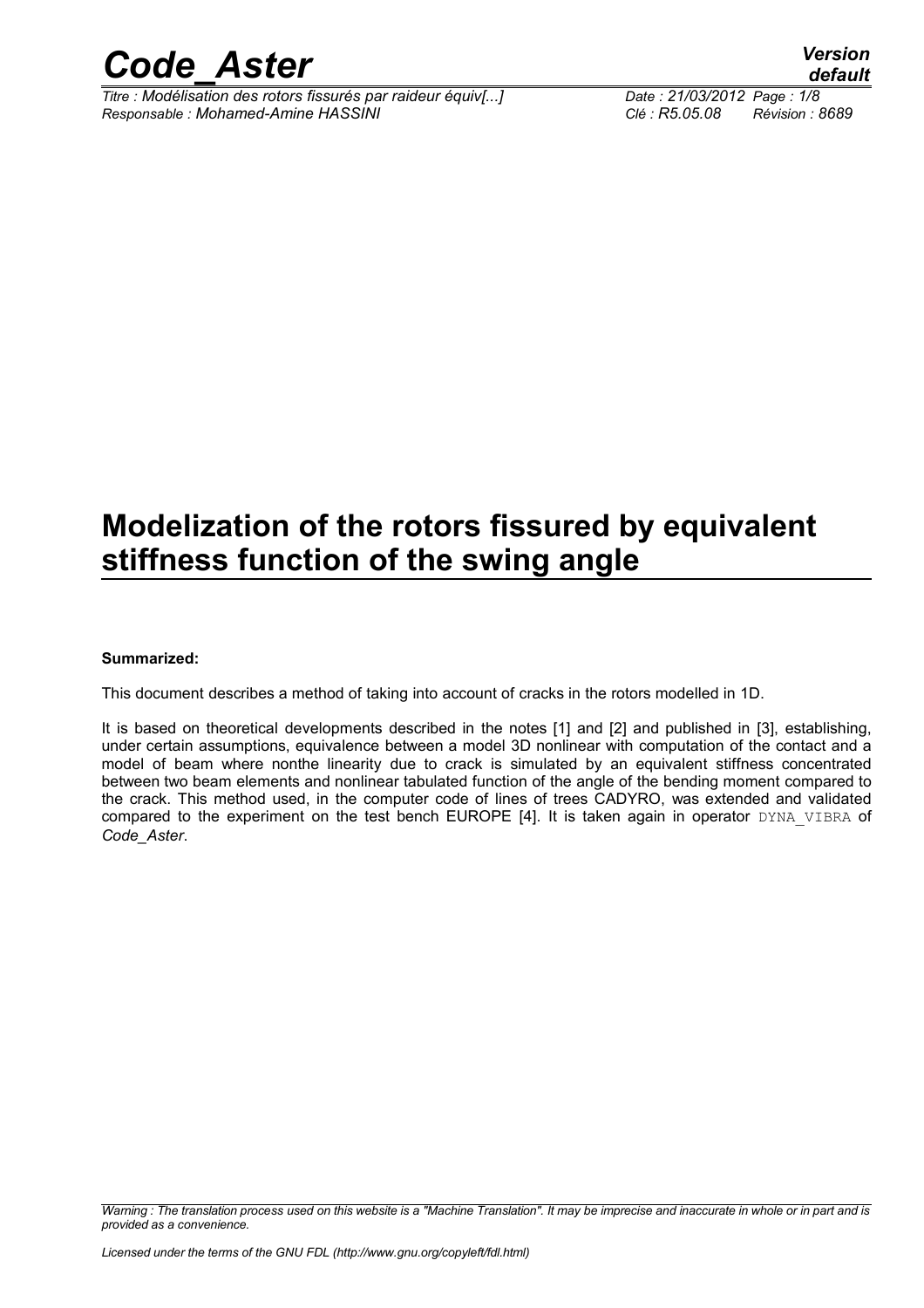*Titre : Modélisation des rotors fissurés par raideur équiv[...] Date : 21/03/2012 Page : 2/8 Responsable : Mohamed-Amine HASSINI Clé : R5.05.08 Révision : 8689*

### **1 Introduction and purpose**

For reasons of performance and implementation practice the lines of trees in dynamics are not modelled by of the finite elements 3D but by beam elements, which represent in a natural way slenderness of the rotors and which, in linear elasticity, approaches the real behavior of the system at a weak cost.

However one wishes to take into account in the computation of the dynamics of the lines of trees the impact of a crack on the rotor. If computation 3D, with fine modelization of the behavior of crack by a contact algorithm is conceptually possible, it is extremely demanding in data-processing resources. This is why one the model models the usual behavior of crack on beam of line of trees by creating two nodes on the axis of the rotor fissured with the right of crack and by introducing "a nonlinear crack constitutive law" binding average rotations of the two nodes representing the lips of crack to the bending moments applied to the beam.

The crack constitutive law is tabulated from computations 3D. It is shown that it is not necessary to traverse all the field of the couples  $(Mv, Mz)$  but which it is enough to a computation for each angle of the bending moment compared to the crack.

### **2 Assumptions**

the assumptions used the model to build 1D crack are:

- the rotor has an isotropic elastic behavior;
- the crack can be of an unspecified form but it contained in a section of beam;
- the lips of crack are connected by a condition of contact without friction;
- the normal force and cutting-edges are neglected (under certain assumptions one can take into account the torsional stresses but in the frame of this element they are forgotten);
- the initial clearance of crack is null;
- the behavior of crack is quasi-static and the effects of inertia are negligible.

### **3 References and notations**

By default the local coordinate system of the beams in Code\_Aster is the axis *X* . This convention is preserved.



the element of fissured rotor is characterized by:

- its length  $2L$ ;
- its radius *R* ;
- the position of the fissured section (in the middle of the rotor)

One considers the following mechanical characteristics:

*Warning : The translation process used on this website is a "Machine Translation". It may be imprecise and inaccurate in whole or in part and is provided as a convenience.*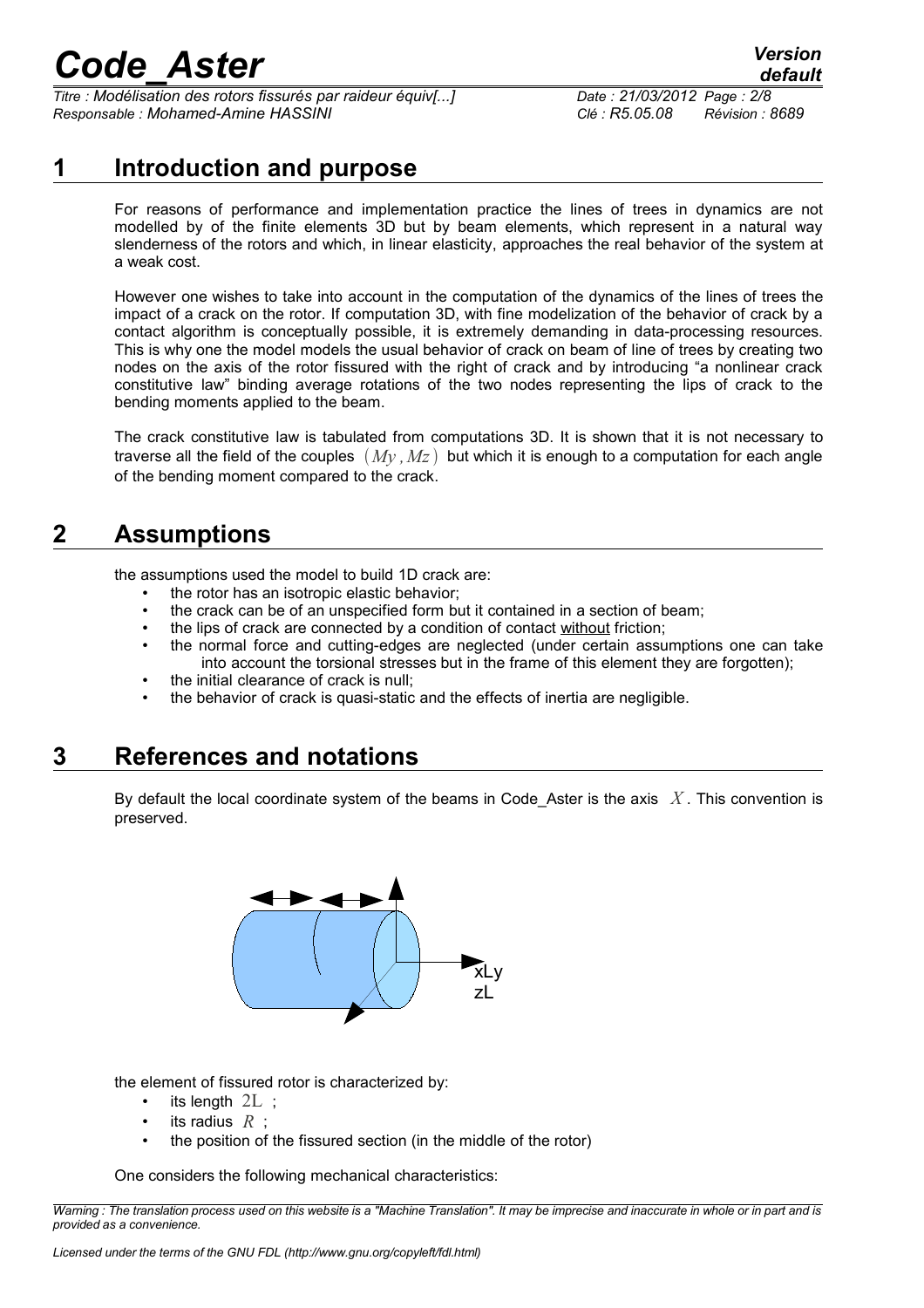*Titre : Modélisation des rotors fissurés par raideur équiv[...] Date : 21/03/2012 Page : 3/8 Responsable : Mohamed-Amine HASSINI Clé : R5.05.08 Révision : 8689*

- Young modulus: *E*
- Inertia of the not fissured beam: *I*

One follows the classical description of the kinematics of the beams. The perpendicular sections of the beam remain right and their rotation is described by:

$$
\theta = \left( \begin{array}{c} \theta_{\rm s}(x) \\ \theta_{\rm s}(x) \end{array} \right)
$$

.

The beam is subjected to one bending moment:

*M*=  $\vert \Lambda$ *M <sup>y</sup>*  $\overline{M}_z^y\big\vert$  , which can open or close crack.

The strain energy of the part of rotor fissured under the loading of bending imposed is noted  $\; W^f(M)$ 

The strain energy brought by the discrete element modelling crack for a discontinuity of rotation  $\lceil \theta \rceil$ is noted  $\textit{W}^{\textit{d}}([\theta])$  .

The description of the fissured section, though realised in the modelization of beam, requires however a certain attention, because the directional sense of the response to the level of crack is not systematically the same one as that of the force. It depends on the fissure shape. Two angles are thus defined in the reference of the fissured section:

 $\Phi$ , directional sense of the force imposed in the revolving reference;

 $\cdot$  ( $\sigma$ , directional sense of the response in the revolving reference.



Lastly, one notes  $s(M)$  the local flexibility of the element are equivalent 1D representing crack and  $k$  ( $\lceil \theta \rceil$ ) his local stiffness.

*Warning : The translation process used on this website is a "Machine Translation". It may be imprecise and inaccurate in whole or in part and is provided as a convenience.*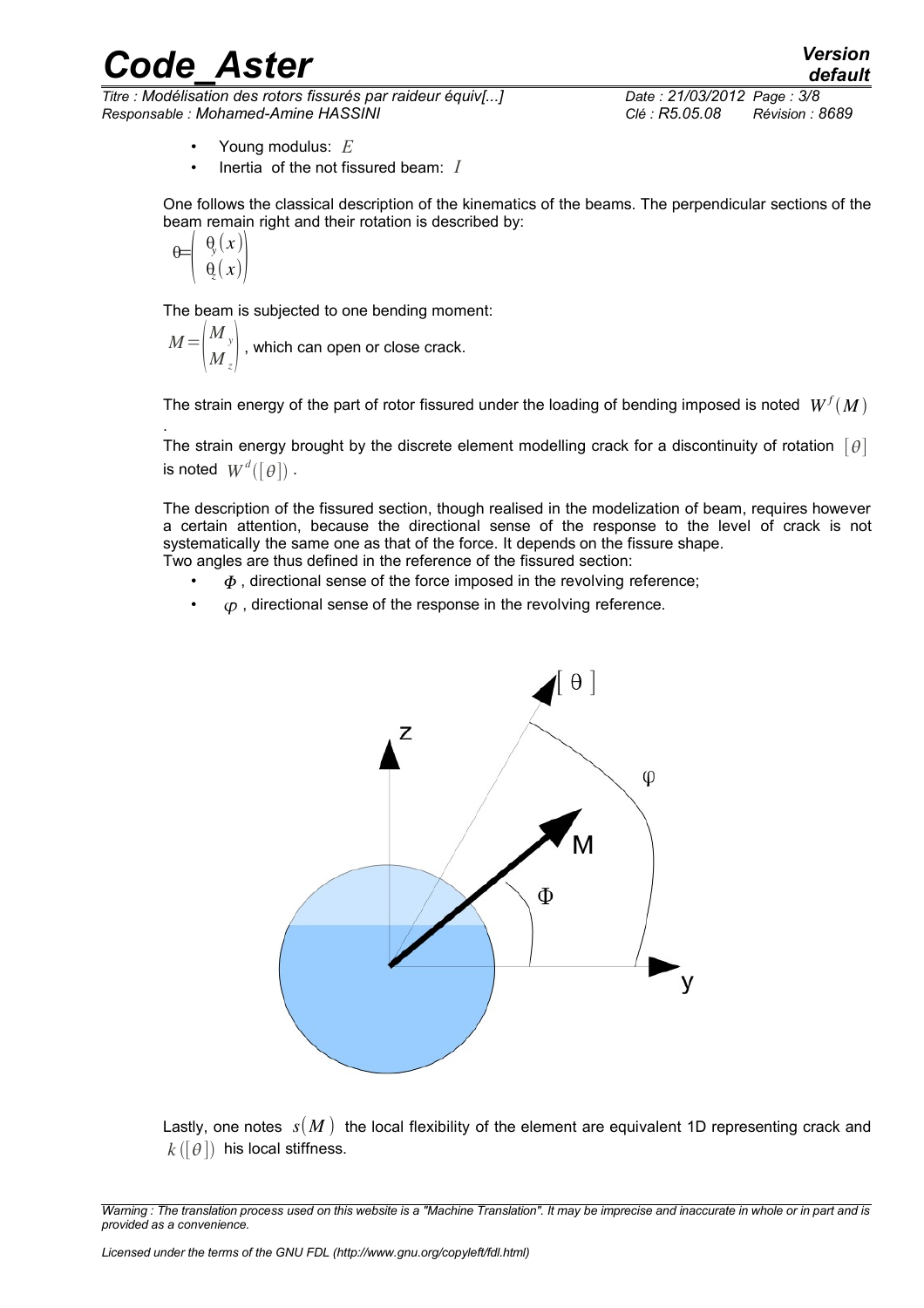*Titre : Modélisation des rotors fissurés par raideur équiv[...] Date : 21/03/2012 Page : 4/8 Responsable : Mohamed-Amine HASSINI Clé : R5.05.08 Révision : 8689*

## **4 Determination of the equivalent stiffness of crack**

### **4.1 Models equivalent of crack**

One seeks in this chapter to determine the constitutive law  $M = f([\theta])$  1D connecting for the crack element the bending stresses  $M$  to the strains expressed by the jump of rotation  $\parallel$ f  $[\,\theta_{\rm y}$  $(x)]$  $[\,\theta_{\scriptscriptstyle z}$  $(x)]$  of the lips of crack represented by the two nodes borders of crack.



#### **4.2 Strain energy**

#### **4.2.1 Formulates strain energy with force imposed**

In [1] one establishes that the energy of the model 3D into quasi-static is given by a formula of "Clapeyron":

$$
W^{f}(M_{y}, M_{z}) = \frac{1}{2} \Big(M_{y} \theta_{y} (2L) + M_{z} \theta_{z} (2L) \Big)
$$

On the model finite element 3D, one can thanks to this formula compute the energy of the system for all the possible couples  $(M_{y}, M_{z})$  and 1D to determine the equivalent  $k(M_{y}, M_{z})$  stiffness for the element of beam fissured.

However to explore a space equivalent to  $\mathbb{R}^2$  would be too expensive for a practical application. The properties of the functional calculus of energy of the elastic problem with contact make it possible to reduce the problem to only one variable.

It is shown that  $W^f$  is convex and positively homogeneous of degree 2 compared to the applied moments:

$$
\forall \lambda \ge 0, \quad W^f(\lambda M_y, \lambda M_z) = \lambda^2 W^f(M_y, M_z)
$$

This property is interesting because she wants to say, in practice, that the contact zone on the lips of crack is independent of the amplitude *M* of bending. Energy is quadratic in *M* , as in the linear case. Its form depends only on the direction on  $(M_y, M_z)$  . One can thus rewrite the function of energy with, for variables, the amplitude of the bending stress  $||M||$  and its angle  $\phi$ .

In the cylindrical coordinate system the moment is written:

*Warning : The translation process used on this website is a "Machine Translation". It may be imprecise and inaccurate in whole or in part and is provided as a convenience.*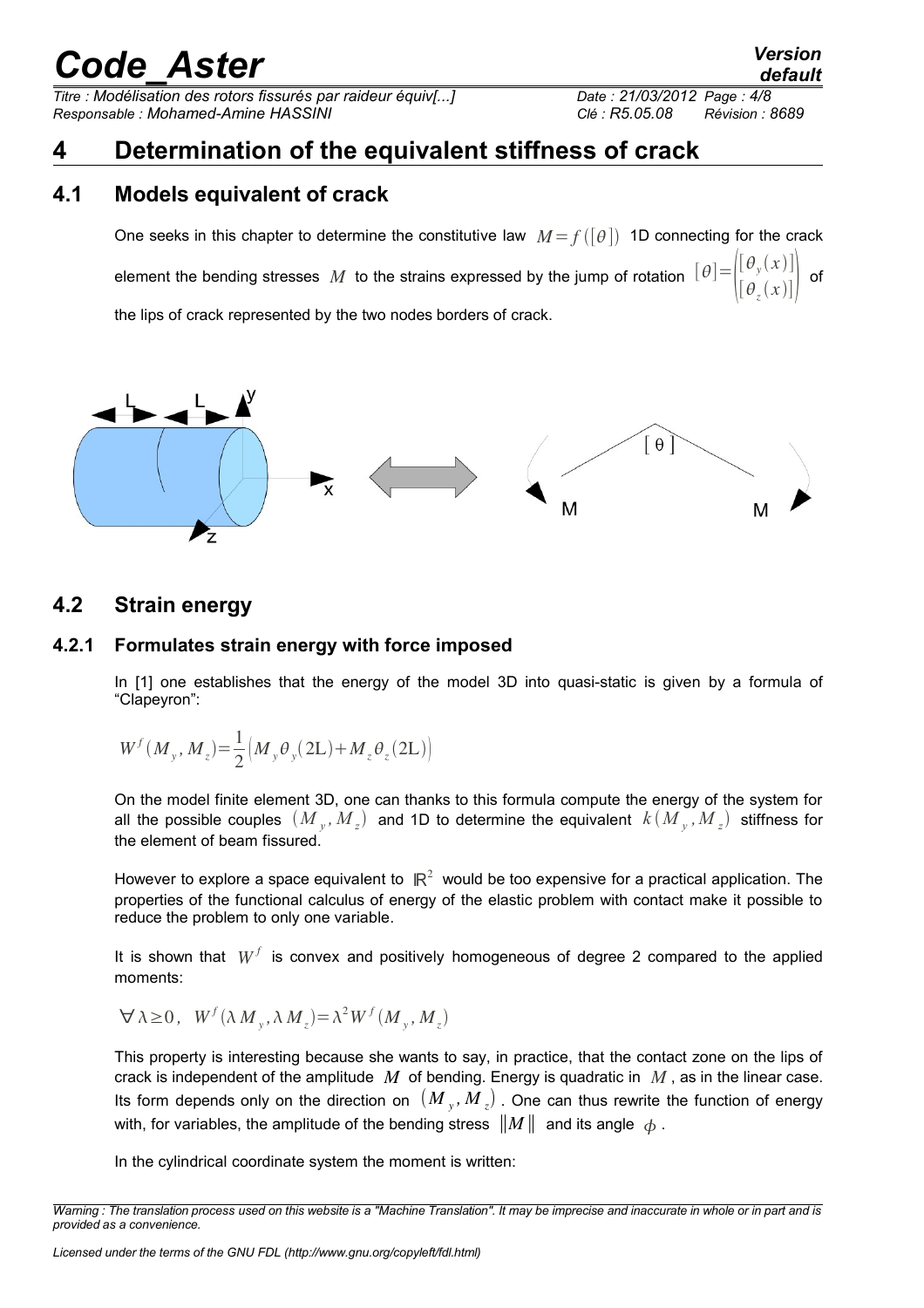*Titre : Modélisation des rotors fissurés par raideur équiv[...] Date : 21/03/2012 Page : 5/8 Responsable : Mohamed-Amine HASSINI Clé : R5.05.08 Révision : 8689*

*M*  $\frac{y}{y}$ =||*M* || cos φ  $M = ||M|| \sin \phi$ and strain energy:  $W_f(M) = \frac{1}{2}$ 2  $||M||^2$ *S*( $\phi$ )

The problem is reduced to the identification of  $S(\phi)$  on the interval  $[0,2\pi]$ .

Energy is rewritten in a form which distinguishes the flexibility  $S(\phi)$ , is brought by the beams (left healthy and fissured) and the flexibility  $s(\phi)$ , brought by crack:

$$
W^{f}(M) = \frac{L}{EI} ||M||^{2} (1 + s(\phi))
$$

By calculating strain energy on a model finite elements 3D of the fissured bar (figure [1\)](#page-4-0), one can determine  $s(\phi)$ .



<span id="page-4-0"></span>**Illustration 1: Mesh 3D of the bar fissured**

#### **4.2.2 Energy with imposed displacement**

It now remains to establish the relation between energy and  $[\theta]$ . One uses for that energy with imposed displacement  $\ _{W}^d$  . It has the same properties of convexity and homogeneity of degree 2 that energy with imposed force.

While posing:  $[\theta_x] = ||[\theta]|| \cos(\varphi)$  $[\theta_{y}] = ||[\theta]||\sin(\varphi)$ 

one obtains the following statement for strain energy:

$$
w^{d}([\theta]) = \frac{EI}{4L} ||[\theta]||^{2} k(\varphi)
$$

#### **4.2.3 constitutive law of the fissured element**

One obtains *M* according to  $[\theta]$  by derivative of energy:

*Warning : The translation process used on this website is a "Machine Translation". It may be imprecise and inaccurate in whole or in part and is provided as a convenience.*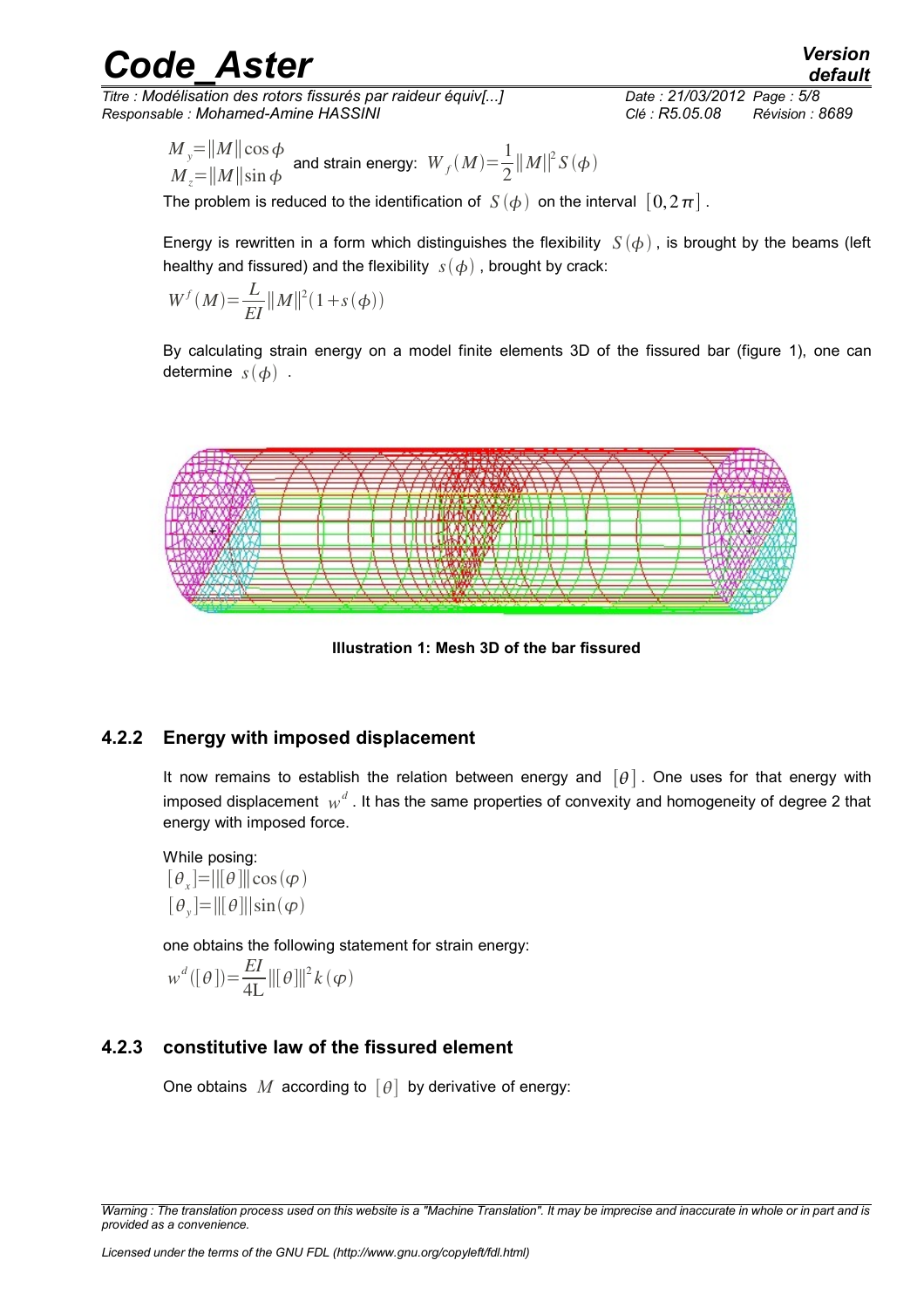*default*

*Titre : Modélisation des rotors fissurés par raideur équiv[...] Date : 21/03/2012 Page : 6/8 Responsable : Mohamed-Amine HASSINI Clé : R5.05.08 Révision : 8689*

$$
M_{y} = \frac{EI}{4L} \frac{\partial (k(\varphi)([\theta_{y}]^{2} + [\theta_{z}]^{2}))}{\partial [\theta]_{y}}
$$
  
\n
$$
M_{z} = \frac{EI}{4L} \frac{\partial (k(\varphi)([\theta_{y}]^{2} + [\theta_{z}]^{2}))}{\partial [\theta]_{z}}
$$
 with  $[\theta] = \sqrt{[\theta_{y}]^{2} + [\theta_{z}]^{2}} \begin{pmatrix} \cos(\varphi) \\ \sin(\varphi) \end{pmatrix}$ 

Some intermediate computations lead to the following relations:

$$
\begin{pmatrix} M_{y} \\ M_{z} \end{pmatrix} = \frac{EI}{2L} \begin{pmatrix} k(\varphi) & -\frac{1}{2}k'(\varphi) \\ \frac{1}{2}k'(\varphi) & k(\varphi) \end{pmatrix} \begin{pmatrix} [\theta_{y}(x)] \\ [\theta_{z}(x)] \end{pmatrix} \text{ where } \varphi = \arctan\left(\frac{[\theta_{z}(x)]}{[\theta_{y}(x)]}\right)
$$

#### **4.2.4 Relation between the stiffness of crack and its aperture**

the direction  $\varphi$  of the average angle of opening of crack  $[\theta]$  is not *a priori* the same one as  $\varphi$ , that of the forces of the moments *M* .

It is thus a question now of establishing a direct relationship between the stiffness (or its reverse, flexibility) and the opening of crack. It is established in [1] and [2].

By operating of the principle of complementary energy and thanks to the convexity of strain energy, one shows that:

$$
w^{d}([\theta]) = \sup_{M} \left( M. [\theta] - \frac{L}{EI} ||M||^{2} s(\phi) \right)
$$

The function  $s(\phi)$  was established in the preceding paragraphs. A complementary mathematical processing consists in applying to  $s(\phi)$  a quadratic interpolation apart from the interval of nullity of  $s(\phi)$  and an interpolation power at the boundaries of nullity of  $s(\phi)$ .

In addition, in the same way that energy at imposed time, energy with imposed strain is convex and homogeneous of order 2. That implies that it does not depend on the norm on  $[\theta]$ , but only of its direction  $\,\boldsymbol{\varphi}$  . One can thus limit oneself to identify  $\,\mathit{w}^{\mathit{d}}([\,\theta\,])\,$  for  $\,\|[\,\theta\,]\|=1$  . Energy is written then:

$$
w^d([\theta]) = \frac{EI}{4L} k(\varphi).
$$

If  $\lambda$  is the amplitude of the applied moment and  $\phi$  its direction, by identification one finds the formula giving the equivalent crack stiffness:

$$
k(\varphi) = \frac{4L}{EI} \sup_{M=1} \sup_{\lambda \ge 0} \left[ \lambda M. [\theta] - \frac{L}{EI} \lambda^2 s(\phi) \right]
$$

In practice that amounts finding the field  $[\varphi_{1,}\varphi_{2}]$  which the direction of crack can have then to maximize for all the possible crack angles  $\varphi$  the following statement:

$$
k(\varphi) = \sup_{\phi \in [\varphi - \frac{\pi}{2}, \varphi + \frac{\pi}{2}]} \frac{\cos^2(\phi - \varphi)}{s(\phi)}
$$

*Warning : The translation process used on this website is a "Machine Translation". It may be imprecise and inaccurate in whole or in part and is provided as a convenience.*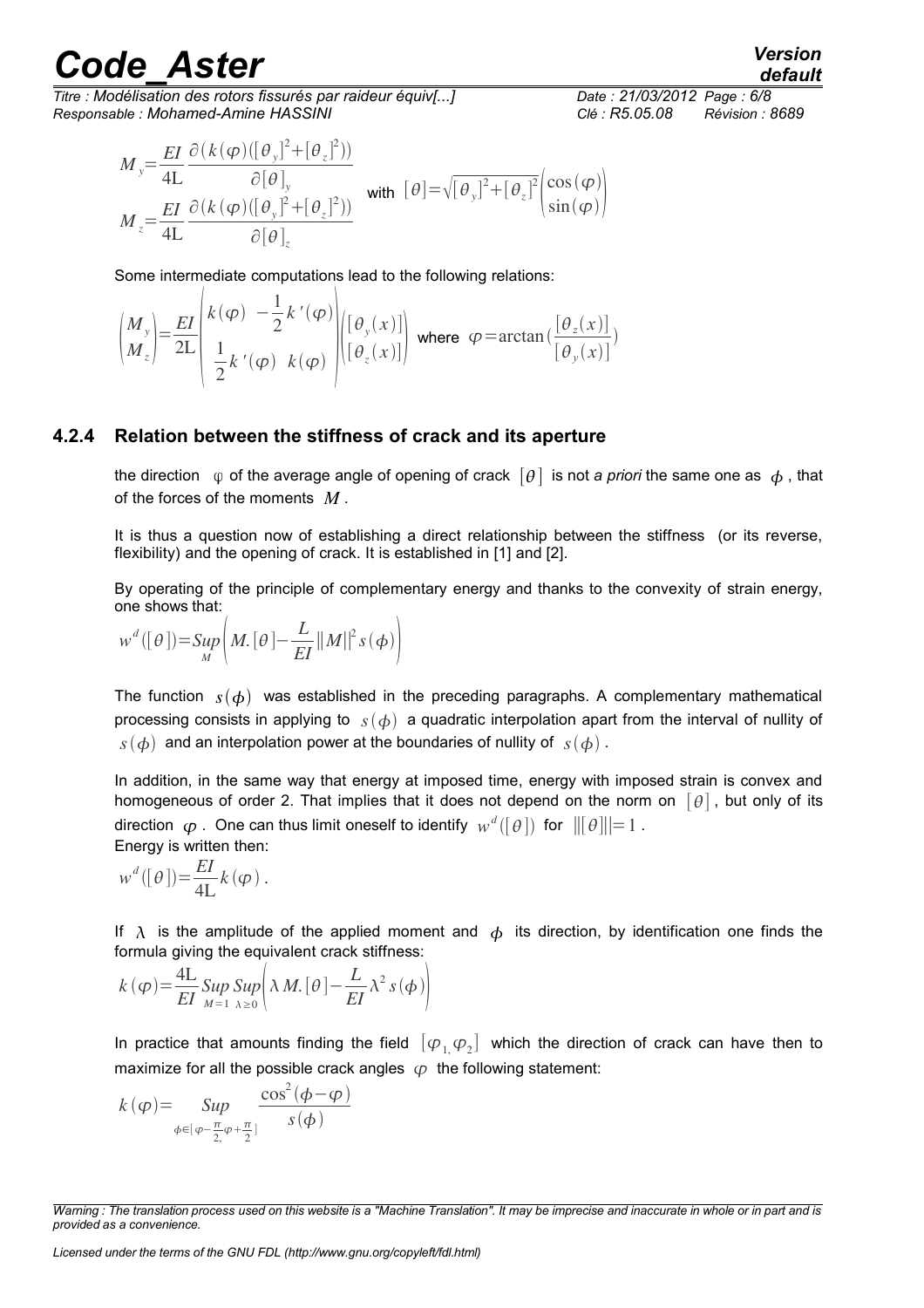*Titre : Modélisation des rotors fissurés par raideur équiv[...] Date : 21/03/2012 Page : 7/8 Responsable : Mohamed-Amine HASSINI Clé : R5.05.08 Révision : 8689*

The derivative  $k'(\varphi) = \frac{d k(\varphi)}{d \varphi}$ *d* is then obtained using a derivative by Finite differences of  $k(\varphi)$ .

*Warning : The translation process used on this website is a "Machine Translation". It may be imprecise and inaccurate in whole or in part and is provided as a convenience.*